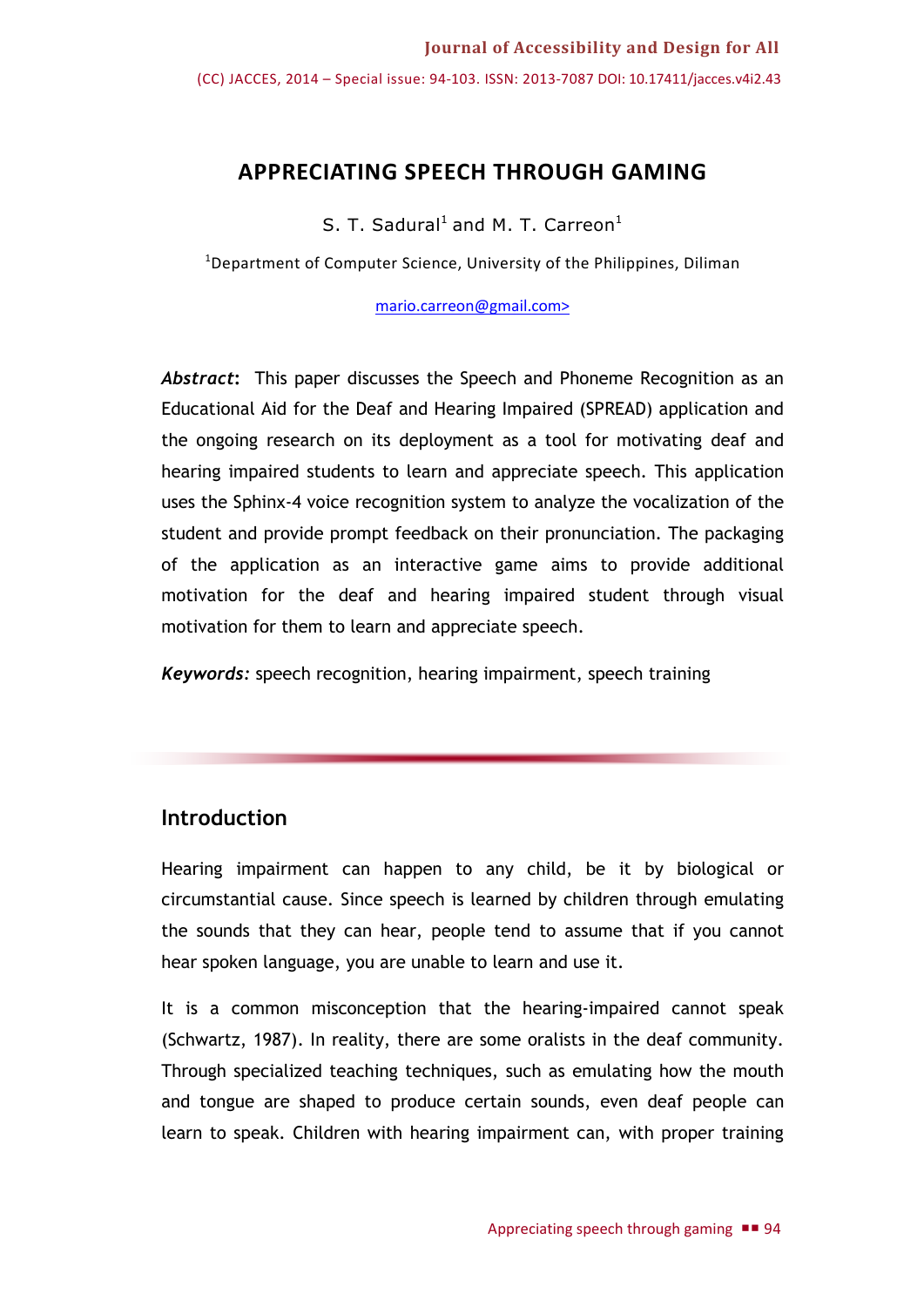and early intervention, overcome their difficulties, be taught and aptly trained to speak.

Most of these training techniques, however, require one-to-one interaction between teacher and student, limiting class sizes. A way around this would be through the use of a voice recognition system, in particular the SPHINX-4 (Walker et al, 2004) Hidden Markov Model speech recognition system, to listen and evaluate the speech made by children.

However, some deaf and hearing impaired students choose to stick with sign language, even if speech is being taught in their school. This is influenced by hearing-impaired individuals' belief that speech is for a 'hearing society' (Goode, 2005). The long and hard training the existing educational system uses to teach speech does not help either. This notion causes the 'deaf society's' further 'isolation' from society (Sadural, 2009).

Those who chose to break out of their stereotype are better able to integrate themselves into mainstream society better than their non-oralist counterparts do. This often results to a better lifestyle and more opportunities in the future (Sadural, 2009).

Speech appreciation, then, plays an important role in this aspect. Simply put, speech appreciation is the clear perception or recognition of the use of speech. Speech appreciation is an unacknowledged factor in a hearingimpaired student's choice of communication mode. It directly affects the intention of the student to perform the speaking behavior (Sadural, 2009).

In light of these facts, SPREAD (Di, Gloria, Reyes, Quiniquini, 2010), or Speech Phoneme Recognition as an Educational Aid for the Deaf and hearing impaired child, is a gaming application that attempts to provide a mechanism to motivate these children to learn speech. Through a system of visual rewards, the game motivates them to try their best at their training and at the same time enjoy and appreciate speech.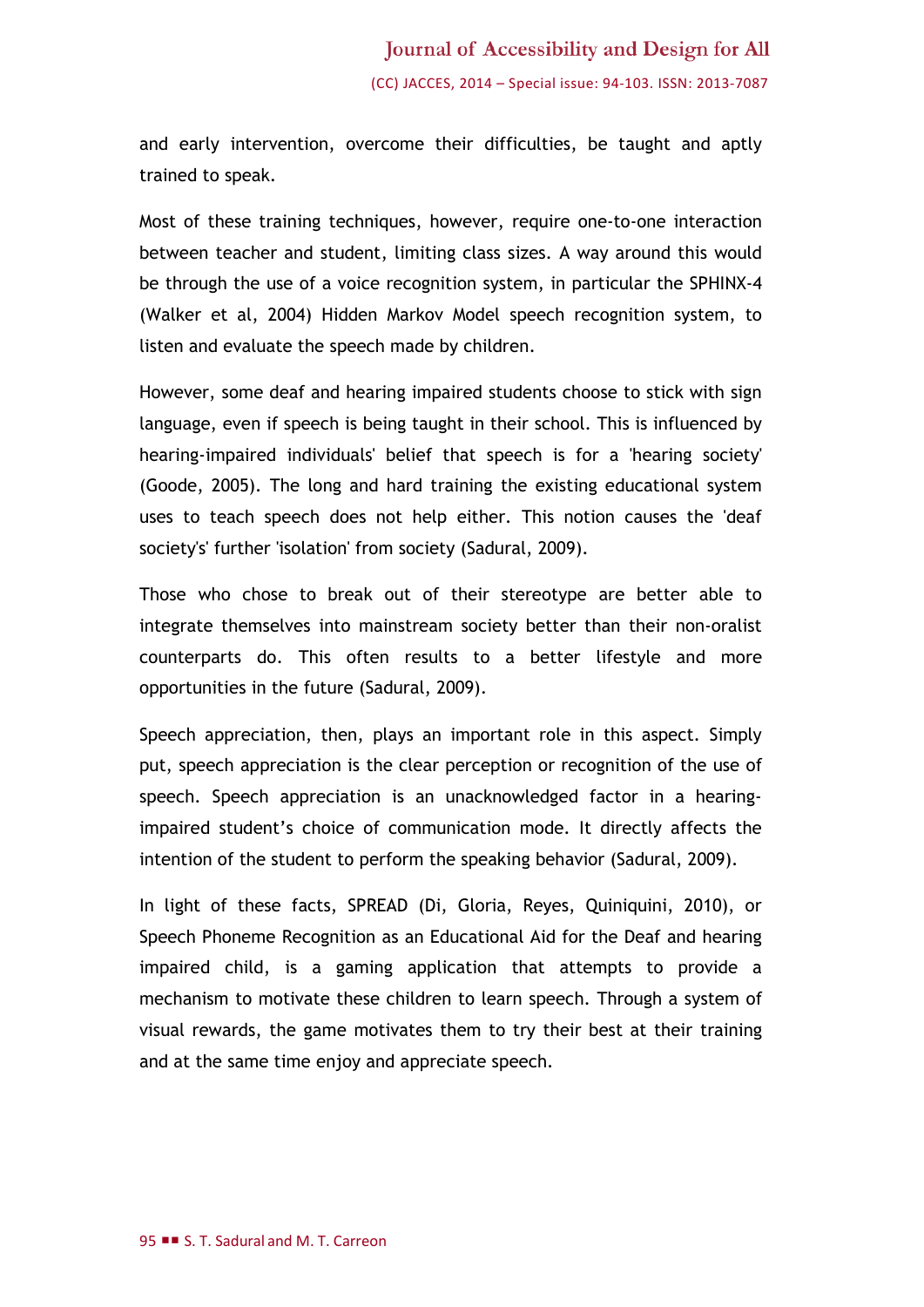# **Methodology**

SPREAD (Di et al, 2009) is an application that, from a functional perspective, simply accepts utterances made by a user, passes the utterance to Sphinx-4 for recognition, and then displays the result. We will describe the system architecture of SPREAD in line with a typical use scenario.

The first thing a child sees when using SPREAD is the Flash-based front-end in a web browser. The child will be shown a series of simple words he or she is to pronounce. 'Apple', 'Bat', 'Star' are a sample of such words. Only one word is shown at a time. Words are also grouped into difficulty levels; higher level words can only be accessed upon completion of a lower level. Figure 1 shows the user interface for this section.





When the child is ready to pronounce the word, he or she must press the RECORD button so that the computer will record the child's attempt. Pressing the button activates the microphone as well as a Java applet which is responsible to recording the child's speech and saving it into a .wav file.

Once recording is done, the Java applet sends the recording over to the server for speech recognition. Once the .wav file arrives at the server, it is passed into the Sphinx-4 recognition engine. The server then compares the recognition result generated by Sphinx and then compares it with the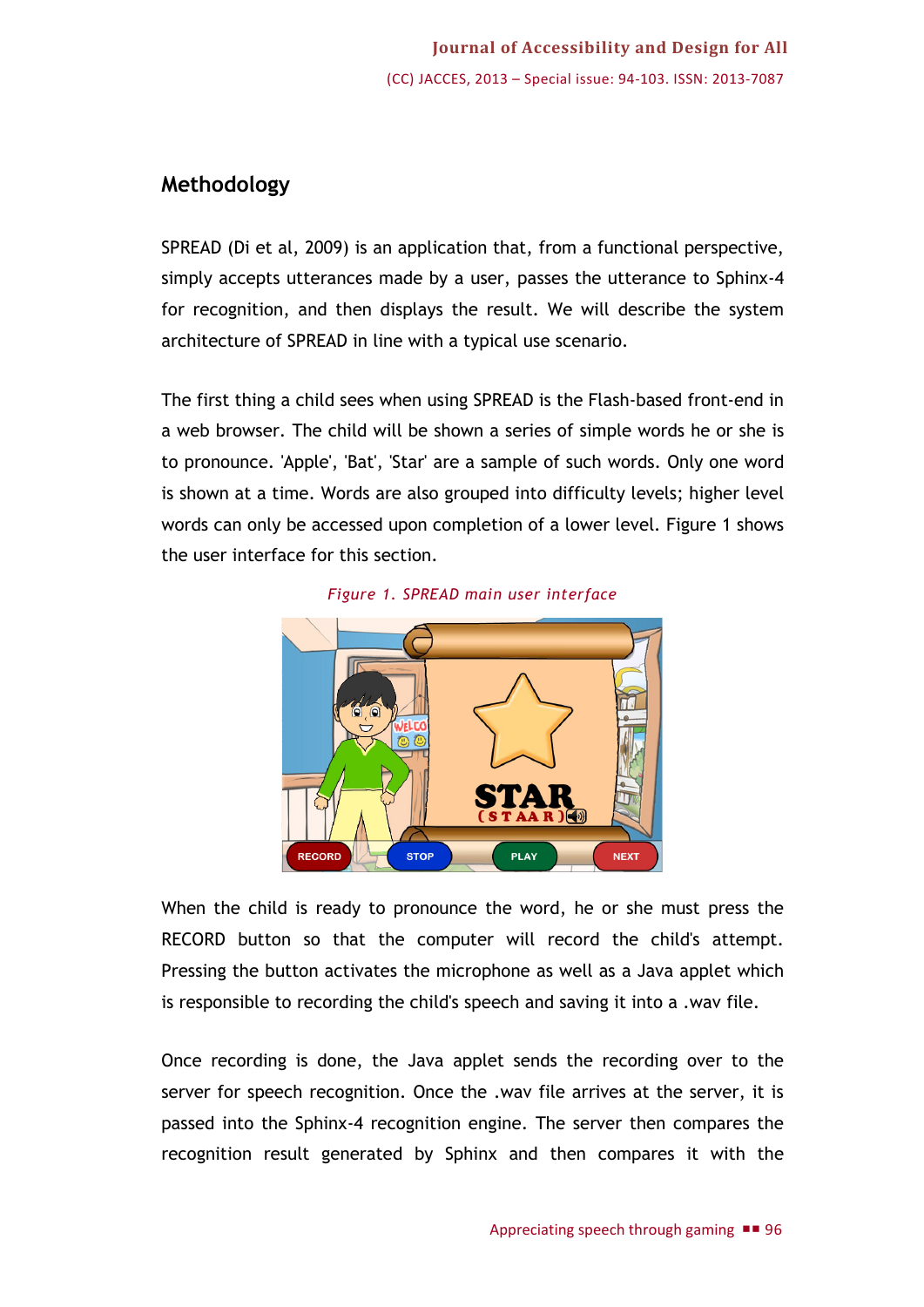expected result. After determining the appropriate response, the server sends back the result information to the client via the Java applet. The applet then communicates with the Flash front-end to display the result.

A summary of this typical use scenario can be seen in Figure 2.





As stated earlier, SPREAD is a simple application from a functional perspective. However, with the target audience of the application being children with hearing impairment, the user experience must be designed in a way that would motivate the child to learn and appreciate speech. In the course of this work, the user interface, scoring system and the result screen are discovered to be what would make or break the speech training of the child. We will discuss these in the Results section of the paper.

### **Results**

This section narrates the experiences gained through the exposure of SPREAD with members of the hearing impaired community. Central to this discussion is the need for an improved feedback mechanism that would effectively grade the response of the child.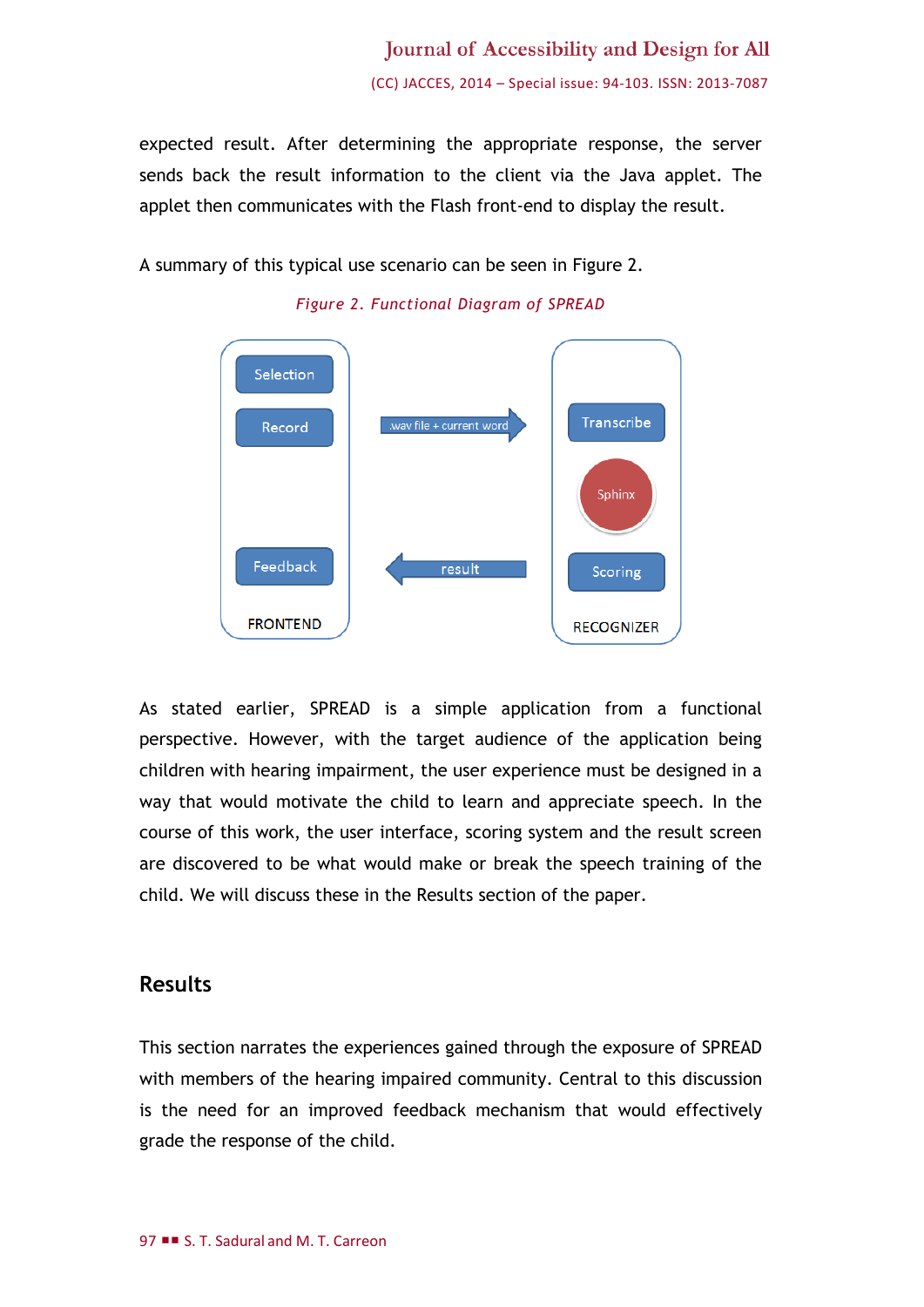### **Exposure to Hearing Impaired Adults**

SPREAD was initially deployed for use with adult members of the deaf and hearing impaired community (Di et al, 2009), in particular, members of the Support and Empower Deaf Children, Inc. The subjects were completely deaf individuals who were not born deaf and are able to vocalize some words.

Initial feedback was very positive; the subjects were very motivated to try out the game and have expressed the wish to have had this application when they were still in school. Successful trials were even met with cheers from the subjects and their audience.

Enthusiasm to the game actually emerged as a problem as well. The excited users could not help but yell into their microphone, distorting the saved waveform data. This is in addition to the cheering audience adding noise to the data. The distorted data was difficult to be recognized by SPREAD, and even though the pronunciation was correct, SPREAD gave a negative result. Strategies to solve this can include automatically adjusting the microphone volume, giving warnings for too loud/noisy environments, or to simply to have a teacher present to guide the student into the proper use of the microphone.

This initial test also showed some urgently needed modifications to SPREAD. The first version of the application simply displayed positive/negative results (i.e. 'You got it!'/'You didn't get it…'). The negative results affected the subjects visibly, showing their embarrassment and frustration. A partial scoring mechanism was determined to be a way forward from this situation. This is discussed in a later section.

#### **Exposure to Hearing Impaired Children**

SPREAD was next deployed for use in the Special Education (SPED) division of the Batino Elementary School of Quezon City, Philippines. Unlike the adult subjects, the children were hesitant to use the software. Out of the 40 subjects, only 5 volunteered to take part once they were placed in front of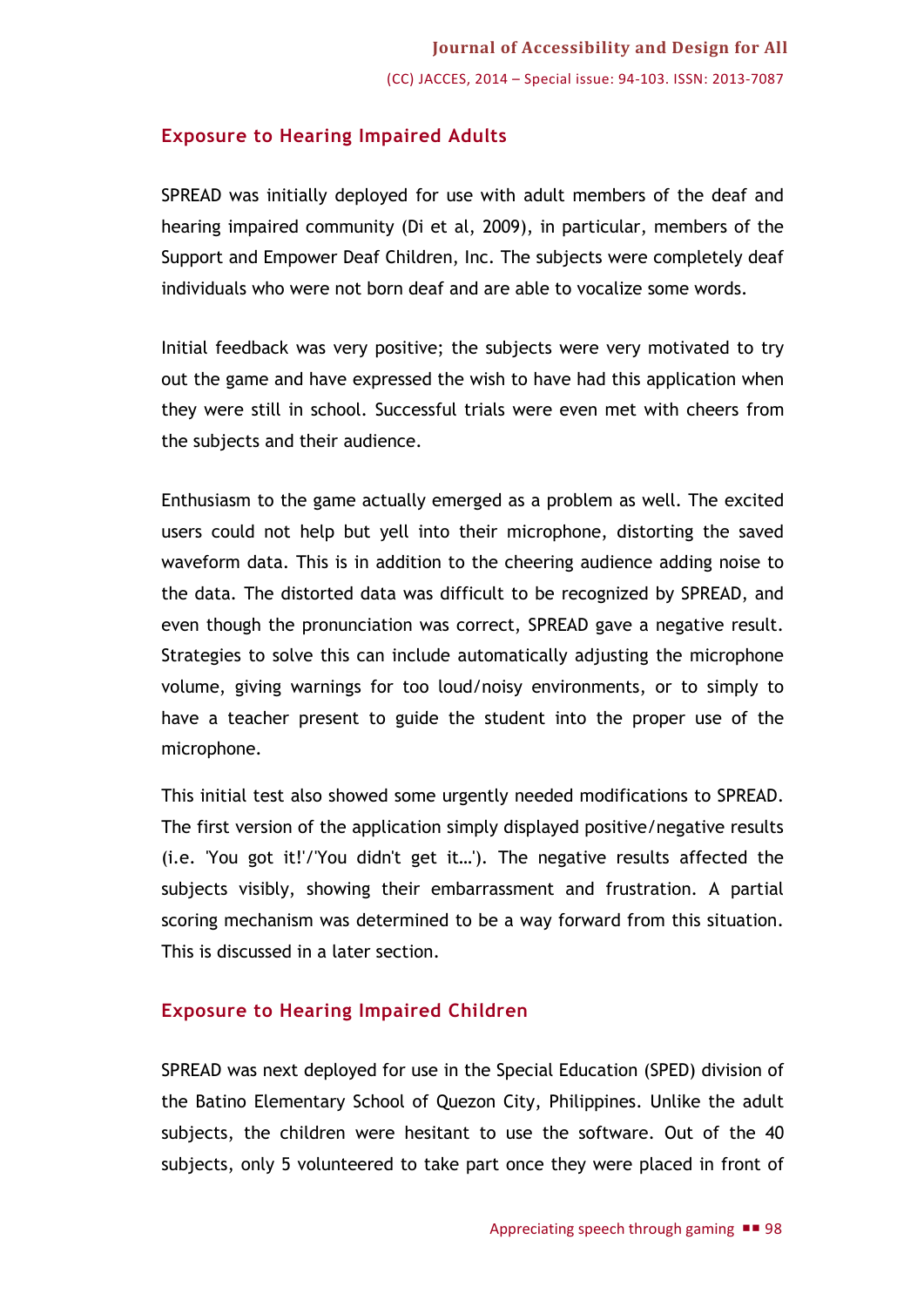the computer. The researchers noted the shyness of most of the students; it took a little bit of coaxing to get even the five to try out the software.

It became apparent that the children did not know some of the words. Although they are able to sign most words, they were only able to speak only the very common words such as 'Car' or 'Star'. The volunteers actually treated the application as a sudden surprise test that they were not prepared for. At the end of the trials, the students were able to recite conversational messages like 'Thank you' and 'Goodbye' better than how they pronounced the words in SPREAD.

This result indicates that the students encountered in this particular test learned speech more for its utilitarian aspect rather than as for casual conversation. Simple greetings only require a limited vocabulary of spoken phrases. In casual conversations, these children opted to use signing rather than memorizing a large vocabulary of spoken words. SPREAD can be modified in the future to test out these short phrases.

There is a need too for SPREAD to be integrated with the existing speech curriculum. The students tested were unprepared for the recitation of the particular words being used by the game. SPREAD would be more effective if the words being shown to the students were just taught by their teacher or as a post lesson evaluation tool.





The feedback screen also needs to be, at the least, reworded. The 'You didn't get it…' message came out as too negative for some of the users, adding to their frustration. It was recommended that instead a 'You can do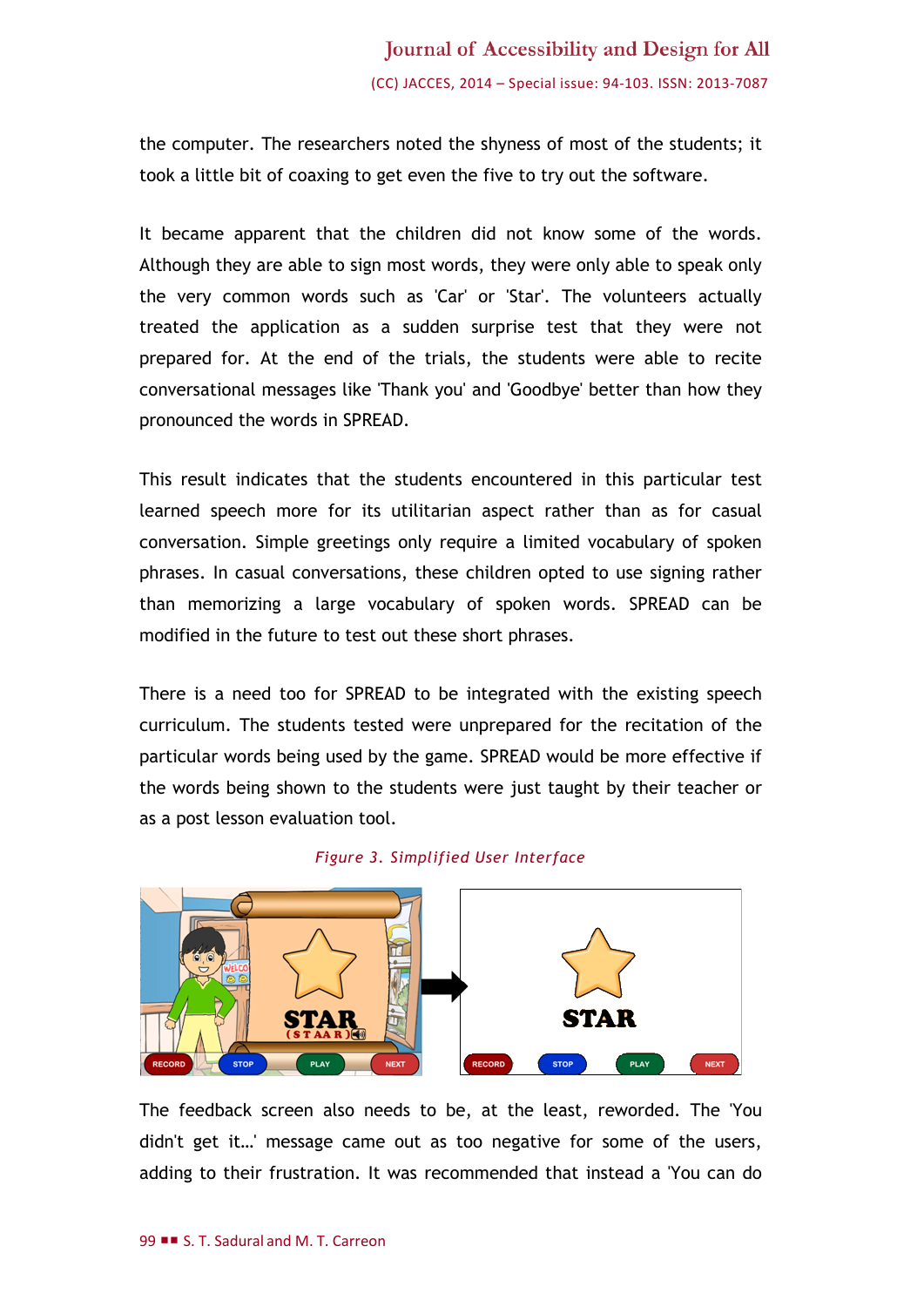better!' message or 'Good try!' message would lessen the brunt of a wrong recording session.

#### **On Scoring**

To discuss the scoring mechanism of SPREAD, we have to first discuss how Sphinx evaluates sound data. Given the sound file, Sphinx first compares the sound with stored sound samples from the acoustic models. These stored sound samples are called phonemes, which are the basic building blocks of a spoken word. Sphinx actually produces multiple results as it tries to determine which best phoneme combination closely matches the inputted sound.

To help with the evaluation, Sphinx uses a grammar file. This grammar file tells Sphinx what particular words are expected to appear and in what particular combination. This limits the possible outcomes that come out of the decoding process. By default, Sphinx will always produce as an outcome one of the possible words in the grammar file. After Sphinx produces the best matched word, SPREAD then compares the decoded word with the expected result. If these two do not match, then SPREAD will send a negative result to the front end module.

Unfortunately, this particular scheme does not give partial points. An alternative scoring system was attempted wherein the speech was deciphered at the phoneme level instead of on a word level (Carreon, 2011). The scheme was to provide full points if all the correct phonemes of the word were pronounced correctly, partial points if the 'training phoneme' appears (in contrast to 'training word'), and a negative result if the training phoneme was not detected at all.

This scheme, however, resulted in lower recognition rates. On a per word level, Sphinx can compare the detected phonemes and match it to the closest possible word; this eliminates noise and other ambiguities as the set of possible results is only limited to a few words. The set of possible results expands exponentially on a per phoneme level as Sphinx can no longer get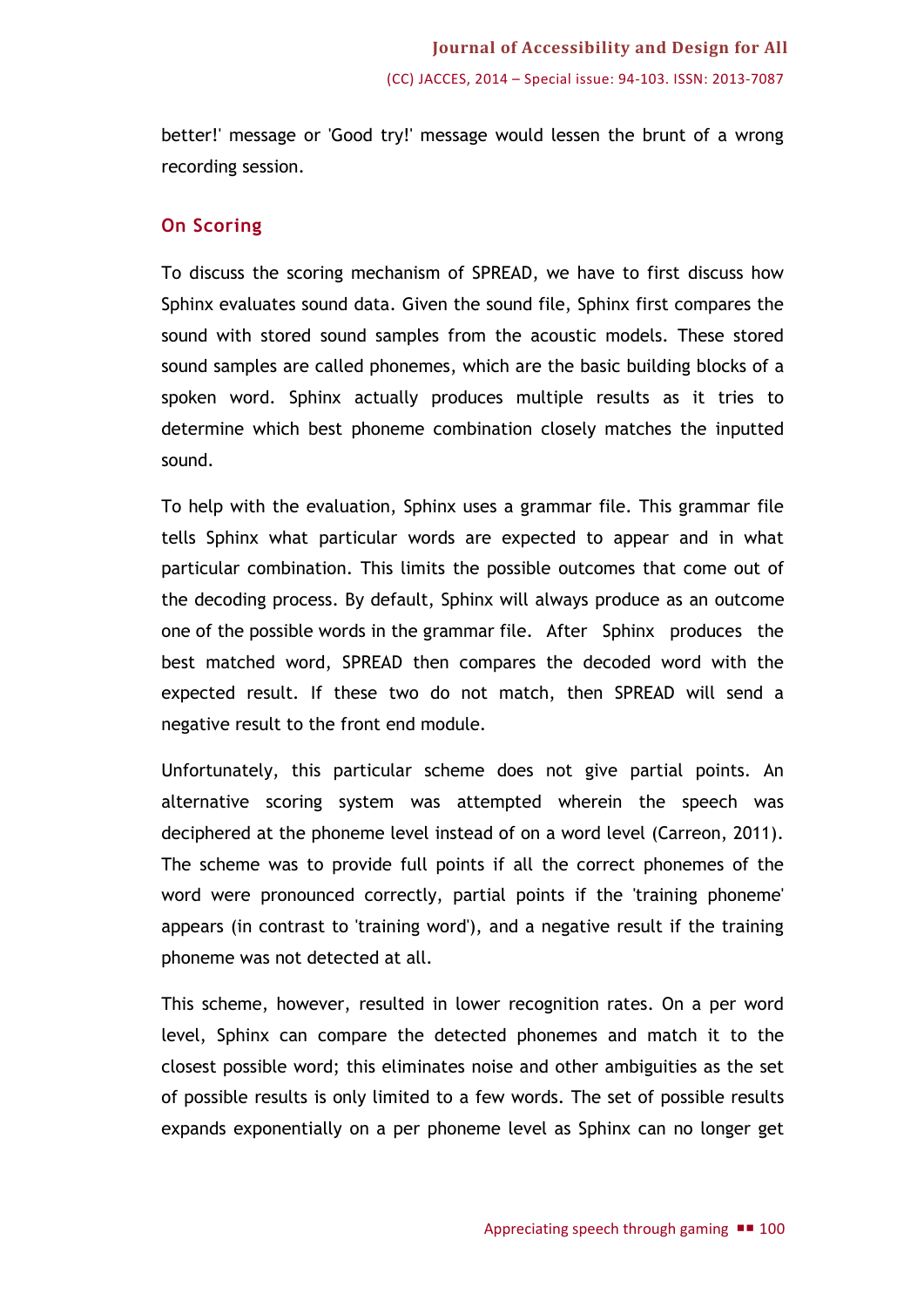any contextual clues from the grammar file and simply returns any and all phonemes it can detect.

This area is the current focus of the research. The use of the Sphinx confidence score metric seems to be a promising avenue for exploration. A simpler scheme would be to record multiple trials of the same word return how many were detected correctly vs. the total number of trials.

## **Conclusion**

This paper discussed SPREAD and how it uses gaming as a strategy for motivating a hearing impaired child to learn how to speak. In the course of the research, it was shown that SPREAD can and does promote speech appreciation, though improvements with the user interface and feedback mechanism would have to be addressed in the near future.

Development for SPREAD is still continuing. The end goal for SPREAD is for it to be deployed as a teaching tool working in line with the traditional methodology for teaching speech. It aims only to enhance the learning experience of a child and not to supplant nor to totally replace the need for the standard speech training being done in oralist schools. SPREAD can also be made as a platform for other types of gaming strategies above and beyond this simple object identification scheme. It is hoped that this work will inspire others to explore this promising field of research.

## **Acknowledgments**

This work has been assisted by the Philippine Department of Science and Technology (DOST) Engineering Research and Development for Technology (ERDT) Faculty Research Grant.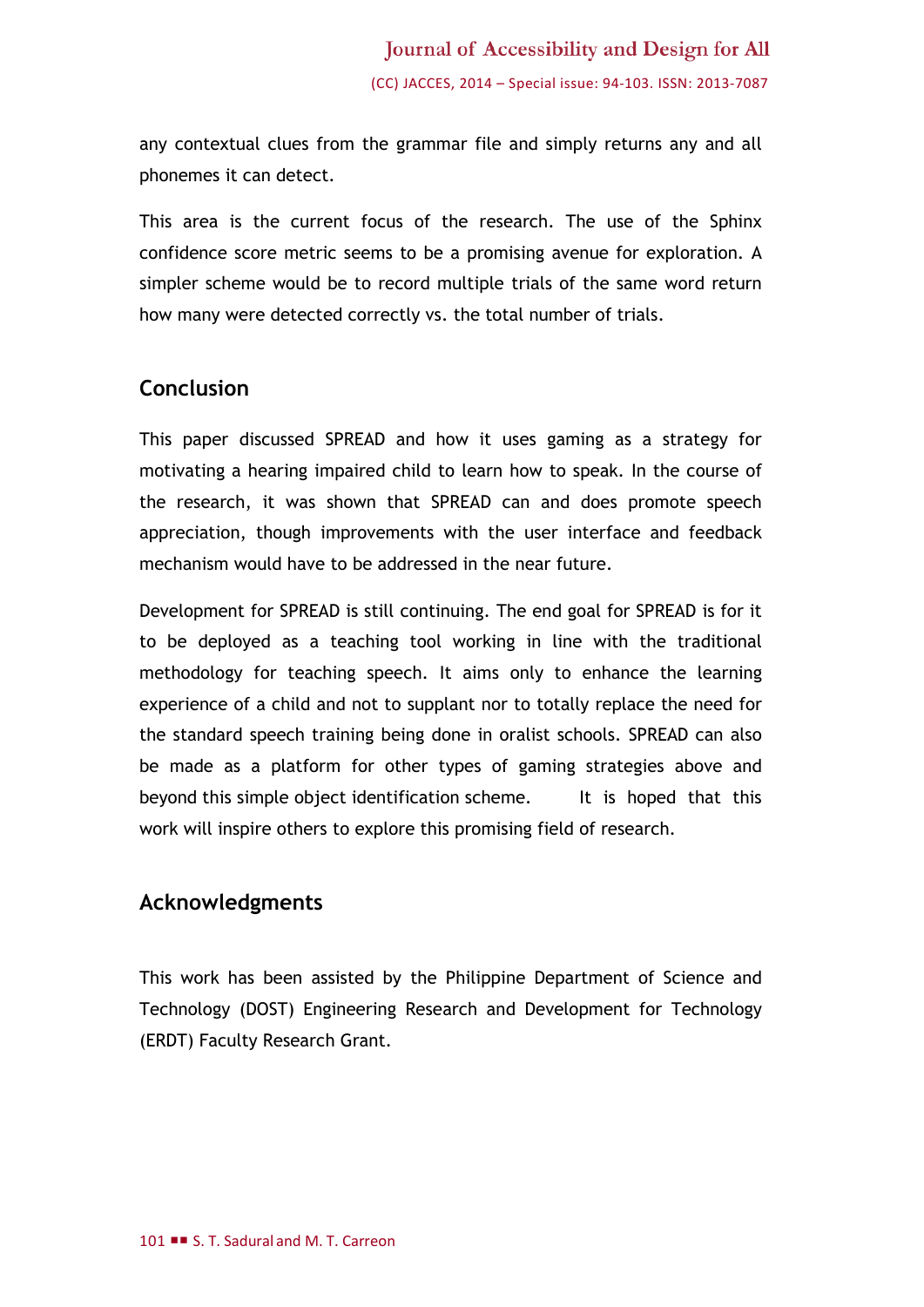## **References**

- [1] Ajzen, I. (1985). From intentions to actions: A theory of planned behavior. In J Kuhl & J Beckman (Eds.), Action-control: From Cognition to Behavior (pp. 11-39). Heidelberg, Germany: Springer.
- [2] Ajzen, I. (2002). Perceived Behavioral Control, Self-efficacy, Locus of Control, and the Theory of Planned Behavior. Journal of Applied Social Psychology, 32, 665-683.
- [3] Ajzen, I., & Fishbein, M. (2005). The influence of attitudes on behavior. In D. Albarracín, B. Johnson & M. Zanna (Eds.), The handbook of attitudes (pp.173-221). Mahwah, NJ: Erlbaum.
- [4] Bloodstein, O. (1979). Speech Pathology: An Introduction. Boston, USA: Houghton Mifflin School.
- [5] Carreon, M. (2011). Alternative Scoring Systems for SPREAD Application. Proceedings of the 2011 UP College of Engineering Professorial Chair Colloquium, University of the Philippines, Diliman.
- [6] Di, R., Gloria, R., Reyes, R., & Quiniquini, M. (2010). Speech and Phoneme Recognition as Educational Aid for the Deaf and Hearing Impaired (SPREAD). Unpublished undergraduate thesis, University of the Philippines, Diliman.
- [7] Goode, E. (2005). Deviant Behavior  $(7<sup>th</sup>$  ed.). NJ, USA: Prentice Hall.
- [8] Levy, J. (1998). Family Response and Adaptation to a Handicap. In J. Gerring & L. McCarthy (Eds.), The Psychiatry of Handicapped Children and Adolescents: Managing Emotional And Behavioral Problems (pp. 224-227). Massachusetts, USA: College-Hill Press.
- [9] Mashie, J., Vari-Alquist, D., Waddy-Smith, B., & Bernstein, L. (1998). Speech Training Aids for Hearing-impaired Individuals: III. Preliminary Obesrvations in the Clinic and Childrens' Homes. Journal of Rehabilitation Research, 25(4), 69-82.
- [10] Sadural, S. (2009). Measuring Speech Appreciation of Hearing-Impaired Students in Baguio School for the Deaf: A Quantitative Study. Unpublished undergraduate thesis, University of the Philippines, Baguio.
- [11] Silverman, F.H. (1995). Speech Language and Hearing Disorders. USA: Allyn and Bacon.